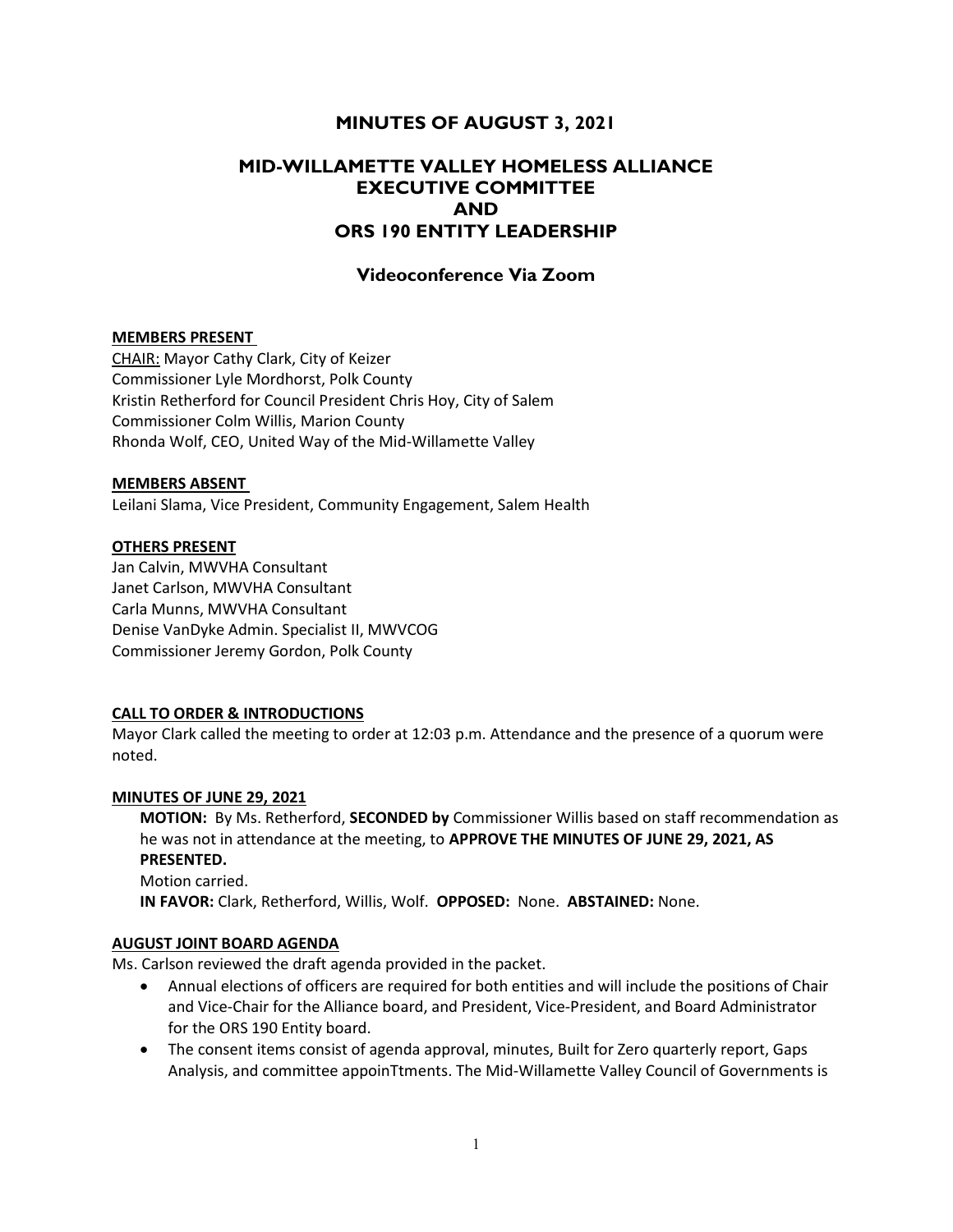implementing a new financial system and closing year-end, so the June financial report will not be available until September.

- Ms. Calvin noted an opportunity for technical assistance from the U.S. Department of Housing & Urban Development to improve Coordinated Entry equity. The VI-SPIDAT has received criticism related to BIPOC equity, but not much is available to replace it. Board action would authorize staff submitting a statement requesting technical assistance from HUD. Consensus was that the request should be added as a separate agenda item, not included with the consent items.
- ORS 190 Entity Business includes approval of an audit letter. The ORS 190 Entity is using the MWVCOG auditors since its financial records are within COG's financial system. Because ORS 190 Entity expenditures are less than the legal threshold (\$500,000), we need only a financial review, not a full audit. Mayor Clark will need to sign an engagement letter for the auditors to move forward.
- Ms. Calvin explained that the Coordinated Entry Assessment Site Agreements template will be a Memorandum of Understanding between the ORS 190 Entity and the assessment sites. It will be a standard format for all sites.
- The ORS 190 Entity bylaws require an annual review. There are two corrections/additions proposed: 1) fix the legal name of the ORS 190 Entity; and 2) add language authorizing member delegates.
- The Center for Hope and Safety Subrecipient Agreement revisions need board ratification. The board approved the template for ESG-CV grant providers in June. Executive Director Jayne Downing requested minor revisions related to domestic violence service provider requirements that include using a comparable data system to HMIS and requiring that any release of documents for monitoring purposes redact confidential information.
- An e-amendment to the ESG-CV grant contract with Oregon Housing & Community Services needs to be ratified. The e-amendment corrects budgets across categories. The total amounts do not change, and the scope of work does not change. Ms. Carlson will include the justification document with the board packet.
- The HMIS transition Memorandum of Understanding with Oregon Housing & Community Services is an agreement to allow data movement into a new iteration of software. Commissioner Willis expressed concern about the state's homeless policy and whether the agreement will limit local control. Ms. Calvin explained that new legislation will create a statewide database maintained by Oregon Housing & Community Services to keep information aligned. The state will be paying for the software licenses which exceed \$100,000 in the Marion-Polk region. She added that there will be another agreement with the state regarding coordination of data. Continuums of Care are set up in cohorts, and each will keep control over its data.
- An amendment to the COG agreement will include the new 2021-22 rates resolution. This will replace the existing exhibit. Additional amendment items include listing Scott Dadson as MWVCOG Executive Director and fixing the ORS 190 Entity legal name.

Ms. Carlson asked if the Executive Committee wanted an additional presentation. Mayor Clark suggested that school districts be invited to present how students will be affected with the start of the school year. Ms. Munns suggested face time with the Youth Action Board members. Ms. Calvin noted that the McKinney-Vento liaisons are off contract now, so September might be better for them to present. Tricia Frizzell might be able to provide information regarding the Youth Action Board and then invite the youth members to a subsequent meeting. Another suggestion was to touch base with health